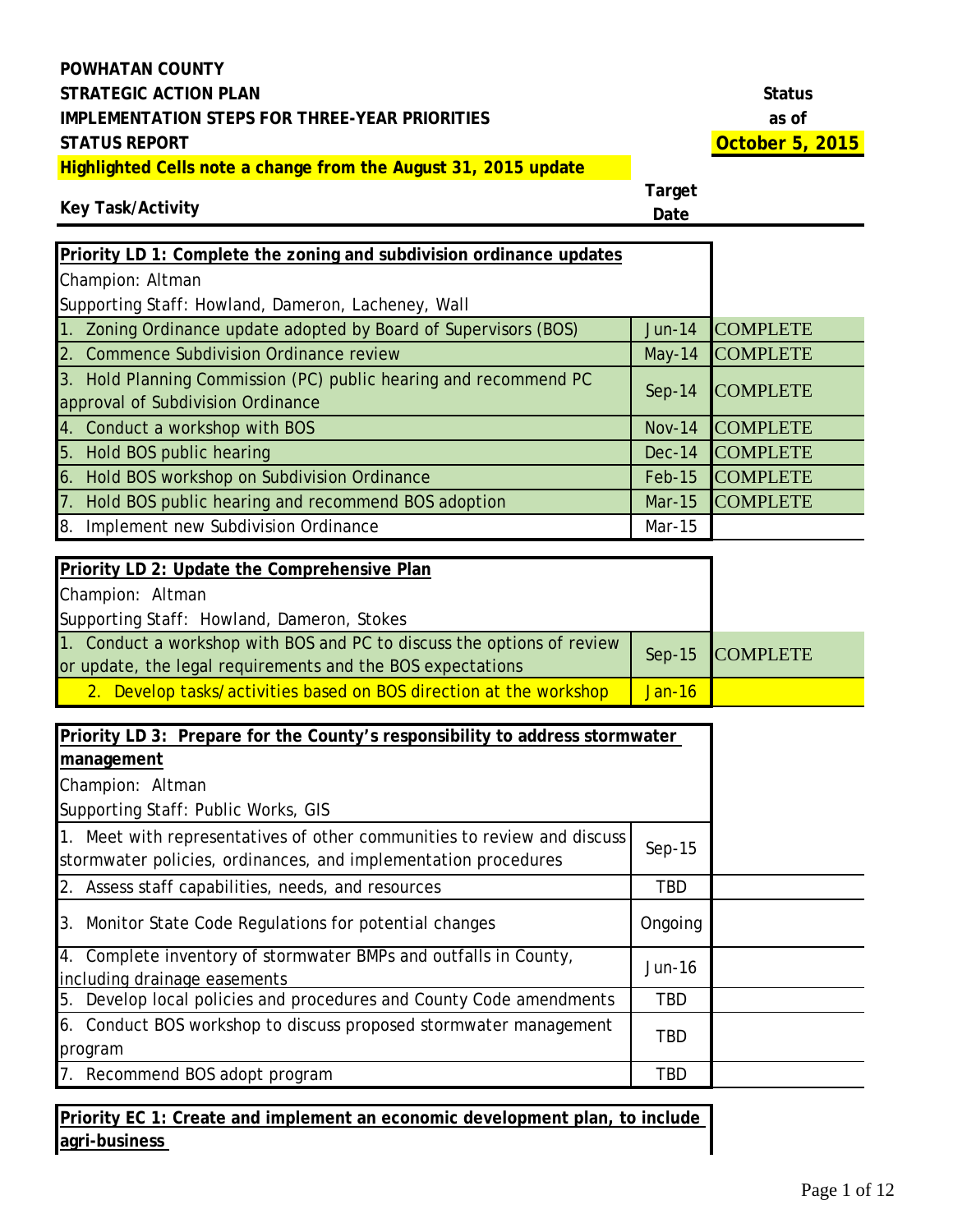## **Key Task/Activity**

| Champion: Altman                                                             |                            |                 |
|------------------------------------------------------------------------------|----------------------------|-----------------|
| Supporting Staff: Weiler                                                     |                            |                 |
| 1. BOS budgets and appropriates funding                                      | $Oct-14$                   | <b>COMPLETE</b> |
| 2. Develop and issue RFP                                                     | $Oct-14$                   | <b>COMPLETE</b> |
| 3. Review RFP submittals                                                     | $Dec-14$                   | <b>COMPLETE</b> |
| 4. Board approves contract and authorizes County Administrator to<br>execute | $Dec-14$                   | <b>COMPLETE</b> |
| 5. Begin plan development                                                    | Jan-15                     | <b>COMPLETE</b> |
| 6. Complete plan                                                             | Aug-15                     | <b>ONGOING</b>  |
| 6a. Consultant presents Findings and Recommendations                         | Aug-15                     | <b>COMPLETE</b> |
| 6b. BOS feedback on Findings and Recommendations                             | $Sep-15$                   | <b>COMPLETE</b> |
| 6c. Formulation of Goals, Objectives and Performance Measures                | <b>Nov-15</b>              | <b>ONGOING</b>  |
| 7. BOS adopts Economic Development Plan                                      | $Sept-15$<br><b>Dec-15</b> |                 |
| 7a. Consultant conducts Community Meeting to present Plan                    | Jan-15                     |                 |
| 8. Implement Economic Development Plan                                       | Ongoing                    |                 |

| Priority EC 2: Redirect and reconstitute the E.D.A. to include a clear purpose |           |                 |
|--------------------------------------------------------------------------------|-----------|-----------------|
| and realignment with the Board's direction and the economic development plan   |           |                 |
| Champion: Altman                                                               |           |                 |
| Supporting Staff: Weiler                                                       |           |                 |
| 1. Review EDAs within adjoining communities to learn of best practices         | Aug-15    | <b>COMPLETE</b> |
| 2. Develop new job description/charter for EDA members                         | $Sept-15$ |                 |
|                                                                                | $Nov-15$  |                 |
| 3. Solicit talent bank resumes of potential EDA candidates                     | Oct-15    |                 |
|                                                                                | $Dec-15$  |                 |
| Oct-15<br>4. Review resumes and recommend individuals for appointment to EDA   |           |                 |
|                                                                                | Jan-16    |                 |

| Priority EC 3: Locate or expand at least one major business during the next 3 |               |  |
|-------------------------------------------------------------------------------|---------------|--|
| years                                                                         |               |  |
| Champion: Altman                                                              |               |  |
| Supporting Staff: Weiler                                                      |               |  |
| 1. Develop and adopt Economic Development Plan (see EC 1)                     | $Sep-15$      |  |
|                                                                               | <b>Dec-15</b> |  |
| 2. Identify sites for business development                                    | $Sep-15$      |  |
|                                                                               | <b>Dec-15</b> |  |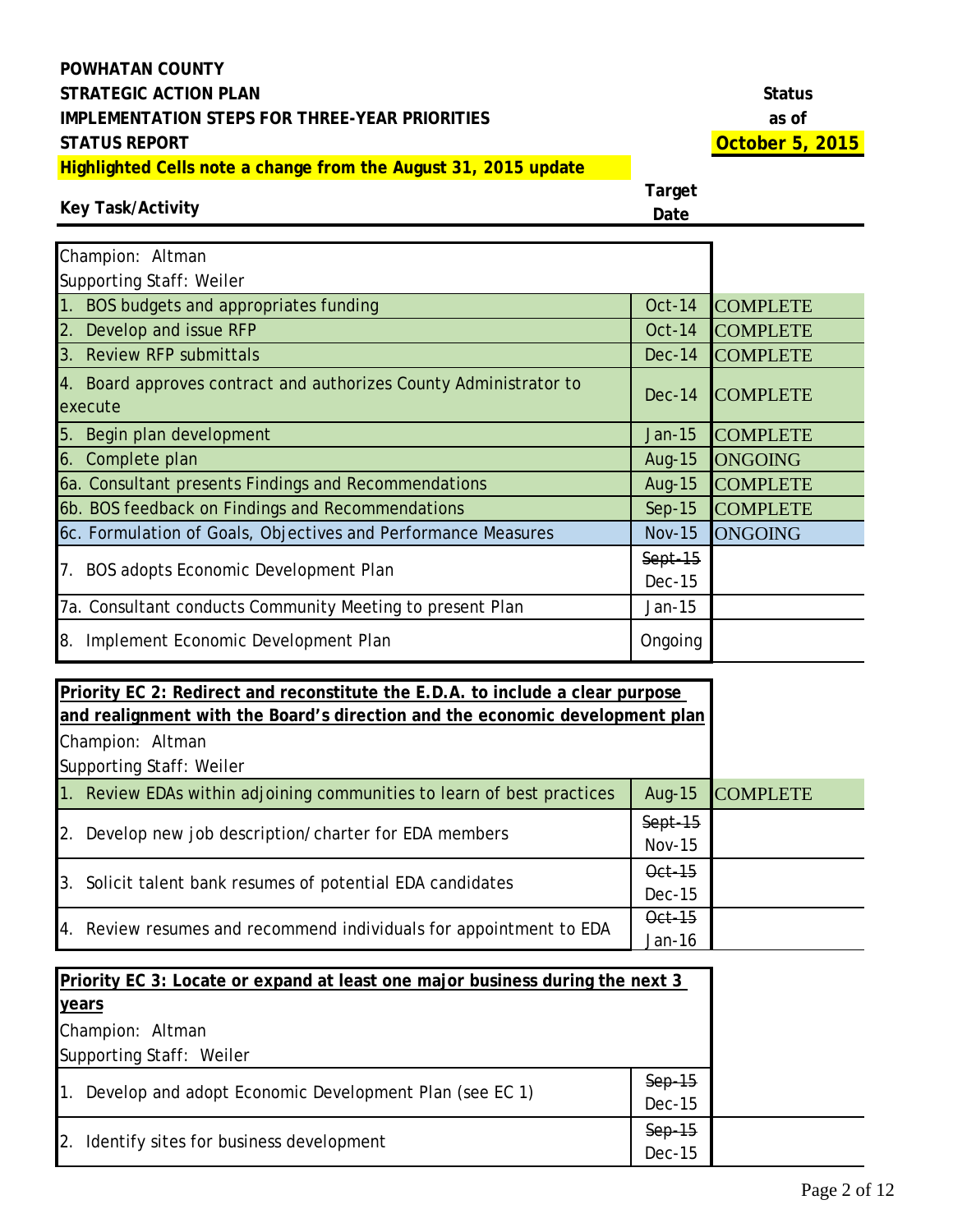#### **Key Task/Activity**

| 3. Create marketing materials and website           | Jun-16   |
|-----------------------------------------------------|----------|
| 4. Market development sites to potential businesses | Ongoing  |
| 5. Get commitment from a new/expanded business      | $Dec-18$ |

| Priority EC4: Re-engineer the building inspection, planning, and zoning<br>processes to be more efficient and business friendly |               |                 |
|---------------------------------------------------------------------------------------------------------------------------------|---------------|-----------------|
| Champion: Altman                                                                                                                |               |                 |
| Supporting Staff: Planning/Building/Zoning/Public Works                                                                         |               |                 |
| 1. Meet with staff to discuss streamlining the plan review and building<br>inspection process                                   | $Sep-14$      | <b>COMPLETE</b> |
| 2. Review processes with consultant and evaluate consultants<br>recommendations                                                 | $Sep-15$      | <b>ONGOING</b>  |
| 3. Finalize and implement new processes                                                                                         | Jan-16        |                 |
| 4. Submit funding request for software to improve processes                                                                     | Mar-16        |                 |
| 5. Select and purchase new software if funding is approved by BOS                                                               | $Sep-16$      |                 |
| 6. Implement new software                                                                                                       | <b>Jul-17</b> |                 |

| Priority HS 1: Structure the new fire/EMS/emergency management department                                                                                                  |               |                 |
|----------------------------------------------------------------------------------------------------------------------------------------------------------------------------|---------------|-----------------|
| Champion: Singer                                                                                                                                                           |               |                 |
| Supporting Staff: Weiler, Greene, Warner, Schoeffel                                                                                                                        |               |                 |
| 1. Gather input from Fire, Emergency Management and EMS community,<br>volunteers, and staff to determine roles and responsibilities of Fire &<br><b>EMS Chief position</b> | $May-14$      | <b>COMPLETE</b> |
| 2. Write roles and responsibilities gathered from input into job<br>description                                                                                            | <b>Jul-14</b> | <b>COMPLETE</b> |
| 3. Advertise and interview for Fire and EMS Chief position                                                                                                                 | $Sep-14$      | <b>COMPLETE</b> |
| 4. Hire Fire & EMS Chief                                                                                                                                                   | $Dec-14$      | <b>COMPLETE</b> |
| 5. Submit request to Virginia Department of Fire Program to conduct a<br>study of Powhatan County's Fire and EMS services                                                  | <b>Dec-14</b> | <b>COMPLETE</b> |
| 6. Revise Powhatan Code for BOS approved changes as recommended by<br>Fire & EMS Chief                                                                                     | $Feb-15$      | <b>COMPLETE</b> |
| 7. Identify roles of current command structure of Fire/EMS/Emergency<br>Management and analyze personnel needs based on current budget                                     | $Feb-15$      | <b>COMPLETE</b> |
| 8. Recommend to the BOS changes to implement recommendations of<br>Fire & EMS Chief on the command structure and personnel needs                                           | $Mar-15$      | <b>COMPLETE</b> |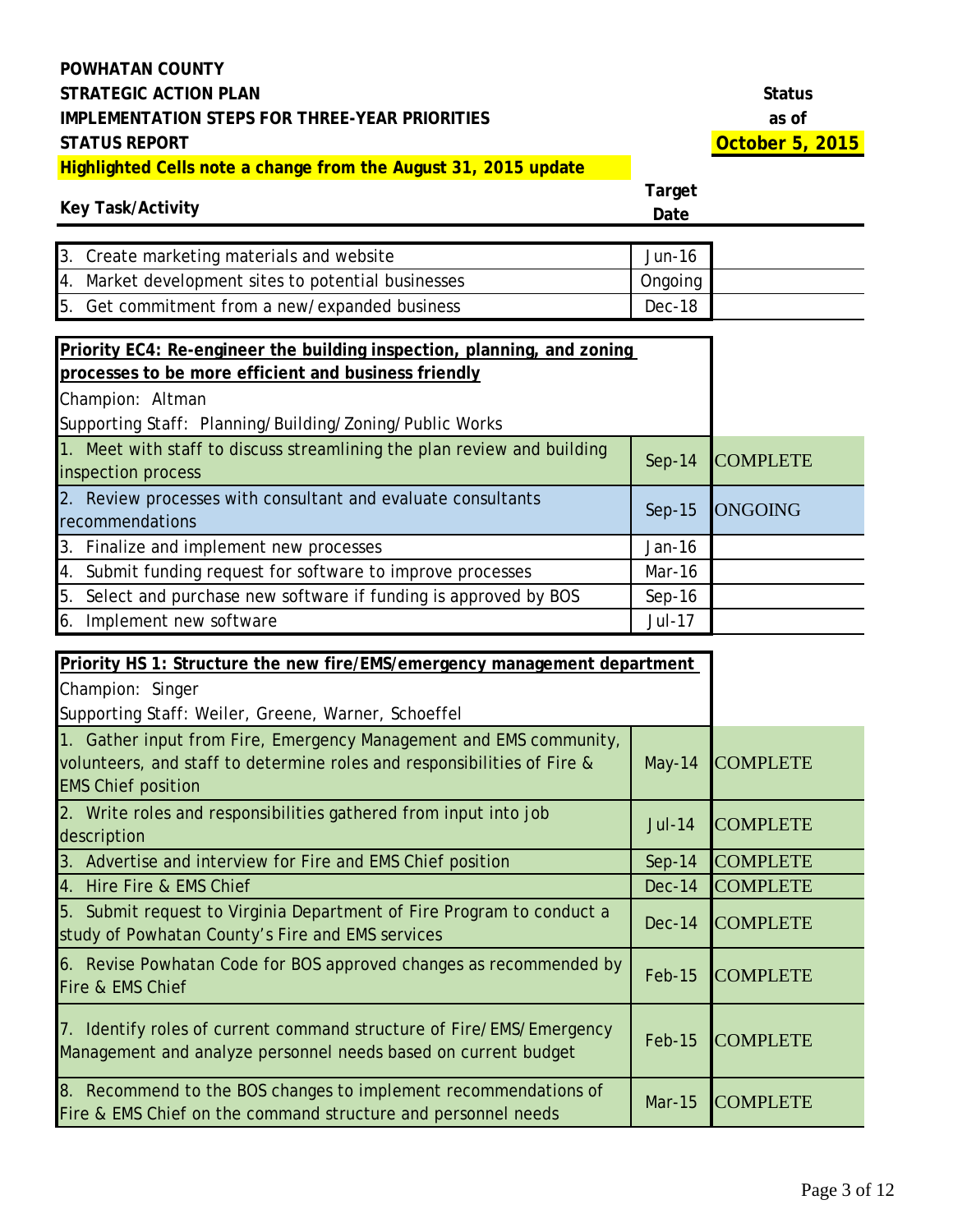# **Key Task/Activity**

**Target** 

| <b>Key Task/Activity</b>                                                                                         | Date   |  |
|------------------------------------------------------------------------------------------------------------------|--------|--|
| 9. Present to the BOS the recommendations of the Virginia Department<br>of Fire Program study                    | Jan-16 |  |
| 10. Revise Powhatan Code for BOS approved changes as recommended by<br>Virginia Department of Fire Program study | Mar-16 |  |
| 11. Collaborate with volunteers, contractors, and county staff to<br>implement plan, policies and procedures     | Mar-16 |  |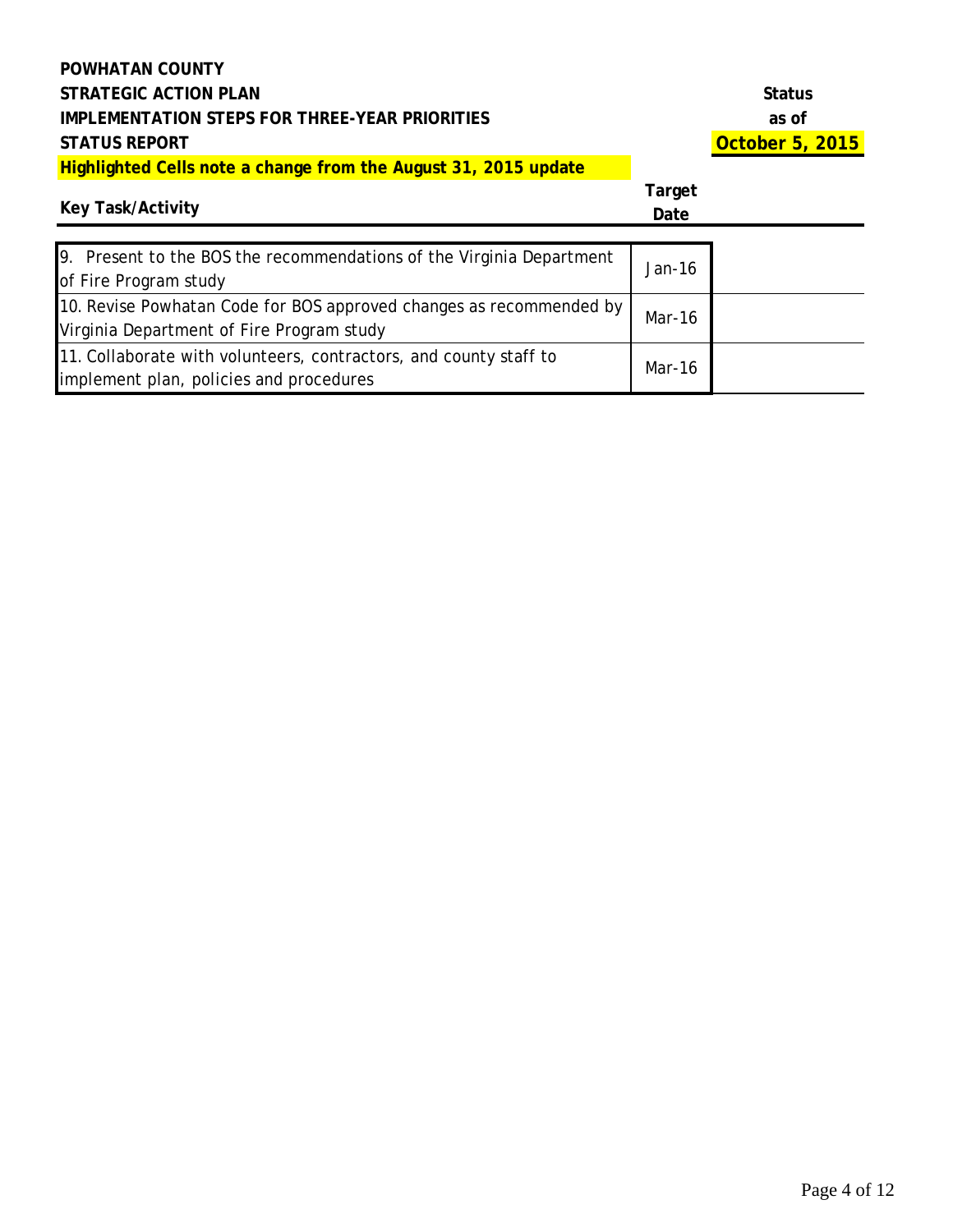# **Key Task/Activity**

| Priority HS 2: Transfer the responsibility for emergency communications to the                                                                                                                                                         |               |                 |
|----------------------------------------------------------------------------------------------------------------------------------------------------------------------------------------------------------------------------------------|---------------|-----------------|
| County Administrator and relocate the E-911 Center                                                                                                                                                                                     |               |                 |
| Champion: Singer                                                                                                                                                                                                                       |               |                 |
| Supporting Staff: Sheriff, Greene                                                                                                                                                                                                      |               |                 |
| 1. Engage in discussions between Sheriff and County Administrator to<br>determine the need to transfer E-911 to carry out BOS direction                                                                                                | <b>Jan-15</b> | <b>ONGOING</b>  |
| Engage in collaborations among County Administrator, Fire & EMS<br>2.<br>Chief and the Sheriff on implementation issues (acquire input, discuss<br>pros and cons, briefing to officials as needed)                                     | <b>Jan-15</b> | <b>ONGOING</b>  |
| 3. Identify the department to which the E-911 services function will<br>report and identify a physical location for the E-911 function                                                                                                 | <b>Dec-15</b> |                 |
| 4. Present to the Board for approval of recommendations and funding<br>for the location                                                                                                                                                | <b>Jun-16</b> |                 |
| 5. Develop a plan for relocation of E-911 center/new radio system to<br>ensure there is no disruption of services                                                                                                                      | <b>TBD</b>    |                 |
| 6. Oversee the relocation of the E-911 center to ensure there is no<br>disruption of services                                                                                                                                          | <b>TBD</b>    |                 |
| Priority HS 3: Evaluate the needs of our population and determine how best to<br>respond so that they grow, develop and age healthfully<br>Champion: Pemberton/Weiler<br>Supporting Staff: Howland, Woodel, Martin, TRIAD              |               |                 |
| 1. Recommend reinstatement of County funding support for Senior<br>Connections, Senior Navigator, Free Clinic, YMCA, the FCS program at<br>the Extension Office and other organizations which support the County's<br>aging population | <b>Mar-15</b> | <b>COMPLETE</b> |
| 2. Assess the potential of a collaboration from agencies coming together<br>for the Resource Council Meeting to determine whether this community<br>partnership can address this goal (e.g., YMCA, Senior Connections,                 | <b>Jun-15</b> | <b>ONGOING</b>  |

| Health Department, Social Services, Extension Office, Recreation)                                                                                                    |                 |
|----------------------------------------------------------------------------------------------------------------------------------------------------------------------|-----------------|
| Attend the Resource Council meeting for a discussion of the<br>$\bullet$<br>possibility how human service needs, including needs of the aging,<br>might be addressed | <b>COMPLETE</b> |
| Develop a needs assessment (e.g., nutrition, recreation, financial)<br>education, transportation, support system, affordable housing, safety<br>services)            |                 |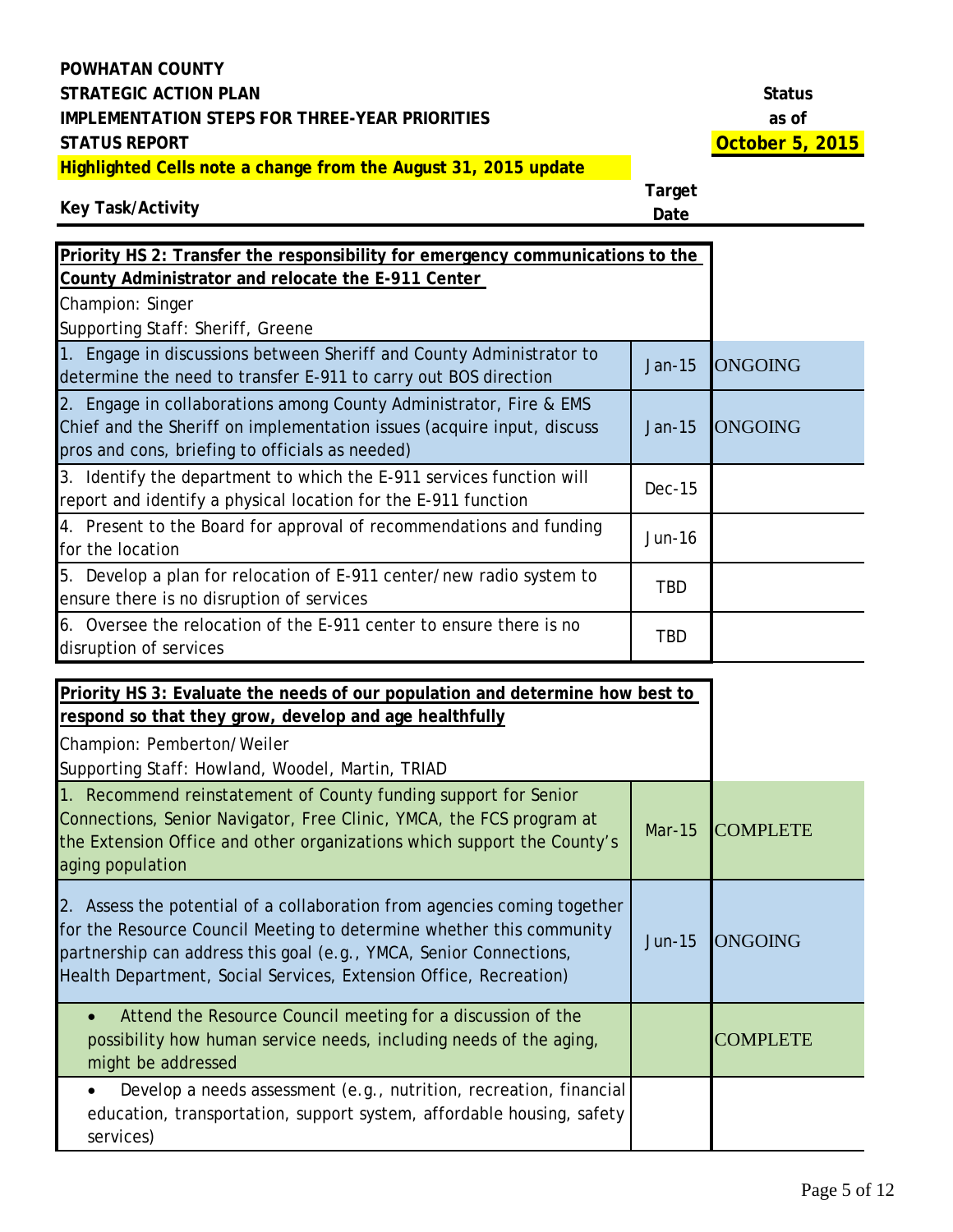| <b>Key Task/Activity</b>                                                                                                                                                       | <b>Target</b><br>Date |                   |
|--------------------------------------------------------------------------------------------------------------------------------------------------------------------------------|-----------------------|-------------------|
| Determine method of communication to disseminate information<br>to community (hire external with Board of Supervisors approval, or<br>internal committee)                      |                       |                   |
| Evaluate what the assessment may bring to the table and then<br>$\bullet$<br>determine how to address all needs                                                                |                       |                   |
| Delegate to agency to begin addressing needs                                                                                                                                   |                       |                   |
| Priority HS 4: Develop a recreation department and plan that addresses the<br>needs of all citizens<br>Champion: Woodel<br>Supporting Staff: Altman, Piper, Martin, Howland    |                       |                   |
| 1. Assess needs of department; determine whether assistance can be<br>acquired from local universities to complete a community needs<br>assessment                             | <b>Oct-15</b>         | <b>ONGOING</b>    |
| 2. Continue to analyze programs in other localities for their "fit" in<br>Powhatan                                                                                             | <b>Nov-15</b>         |                   |
| 3. Develop a written plan of action for department needs                                                                                                                       | <b>Dec-15</b>         |                   |
| 4. Determine immediate, affordable community needs and coordinate<br>with services offered by other agencies to create programs for citizens                                   | <b>Dec-15</b>         |                   |
| 5. Present recommendations to BOS and implement plan of action if<br>approved                                                                                                  | Mar-16                |                   |
| Priority ED 1: Consider how future joint meetings with the School Board may be<br>useful in achieving greater collaboration<br>Champion: Weiler<br>Supporting Staff: Dr. Jones |                       |                   |
| 1. Schedule and hold meeting of BOS Chairman and School Board<br>Chairman to discuss future joint meetings of BOS and School Board                                             | <b>Aug-14</b>         | <b>COMPLETE</b>   |
| 2. Schedule and hold meeting of BOS Chairman, School Board Chairman,<br>County Administrator and Superintendent to discuss future joint meetings<br>of BOS and School Board    | $Sep-14$              | <b>COMPLETE</b>   |
|                                                                                                                                                                                | <b>Dec-14</b>         | <b>COMPLETE</b>   |
| 3. Schedule and hold quarterly meetings of BOS Chairman, School Board                                                                                                          | <b>Mar-15</b>         | <b>COMPLETE</b>   |
| Chairman, County Administrator, and School Superintendent                                                                                                                      | <b>Jun-15</b>         | <b>COMPLETE</b>   |
|                                                                                                                                                                                | $Sep-15$              | <b>CANCELLED</b>  |
|                                                                                                                                                                                | <b>Dec-15</b>         | December 14, 2015 |
| 4. Schedule and hold a joint BOS/School Board workshop for School<br>Board to present the Schools Facility Study to the BOS                                                    | <b>Dec-14</b>         | <b>COMPLETE</b>   |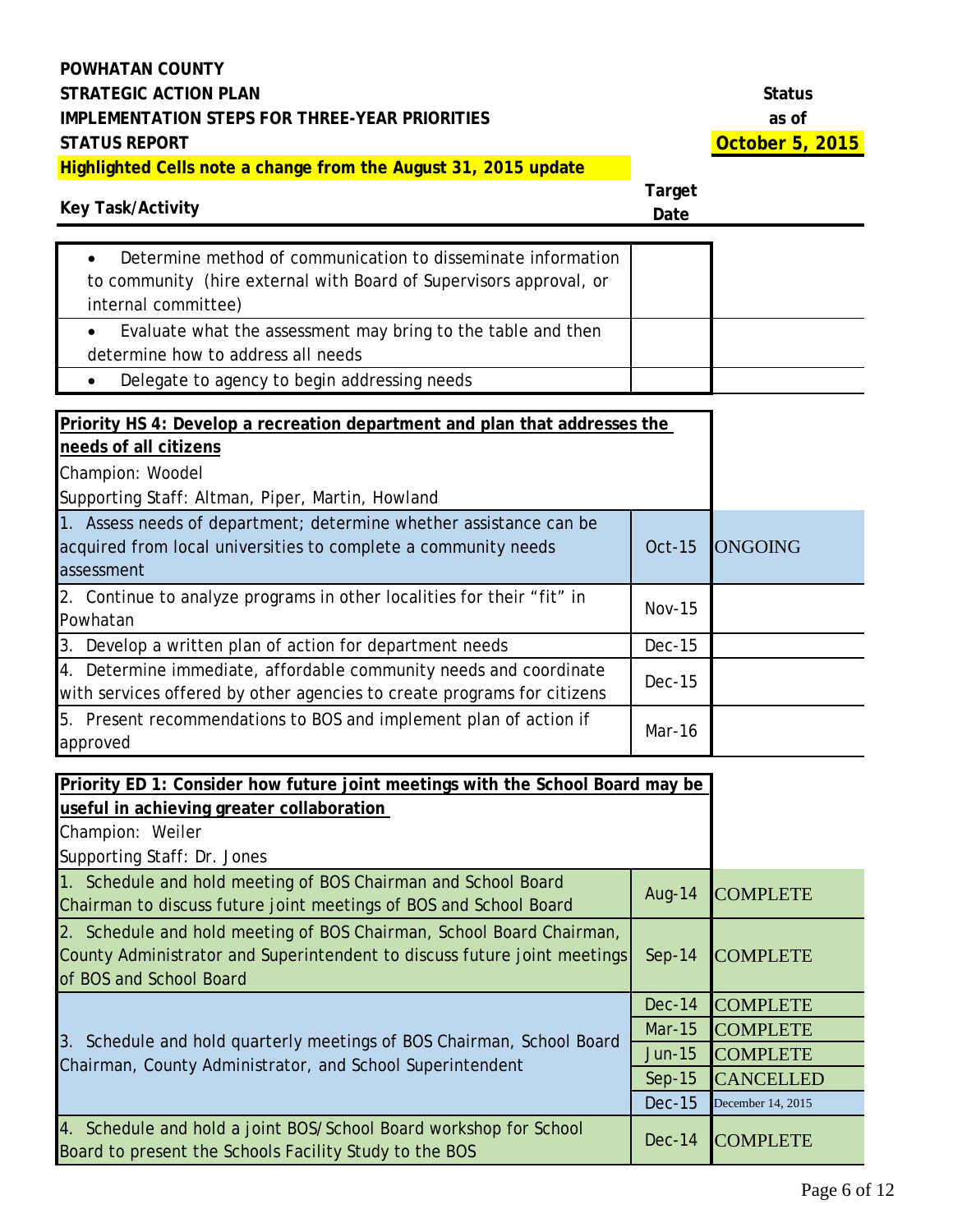# **Key Task/Activity**

| 5. Research consultants to facilitate a joint BOS/School Board workshop<br>on collaboration (Jones and Weiler)                                                                                        | $Nov-14$ | <b>COMPLETE</b>            |
|-------------------------------------------------------------------------------------------------------------------------------------------------------------------------------------------------------|----------|----------------------------|
| 6. Discuss with consultant the strategy for joint BOS/School Board<br>workshop (Jones and Weiler)                                                                                                     | $Dec-14$ | <b>COMPLETE</b>            |
| 7. Schedule and hold meeting of BOS Chair, School Board Chair, County<br>Administrator and Superintendent to discuss recommendations of<br>consultant on strategy for joint BOS/School Board workshop | $Dec-14$ | <b>COMPLETE</b>            |
| 8. Schedule and hold joint BOS/School Board workshop on collaboration<br>and to determine if the BOS/School Board should hold joint workshops on<br>a regular basis                                   | $Feb-15$ | <b>CANCELLED</b><br>by BOS |

| Priority ED 2: Determine the Board's role in a workforce development strategy |            |
|-------------------------------------------------------------------------------|------------|
| that supports the County's economic development plan                          |            |
| Champion: Weiler                                                              |            |
| Supporting Staff: Altman, Dr. Jones                                           |            |
| 1. Develop the key tasks/activities for this priority once the economic       | <b>TBD</b> |
| development plan has been adopted by the BOS                                  |            |

| Priority FA 1: Develop and implement a performance-based budgeting approach       |               |  |
|-----------------------------------------------------------------------------------|---------------|--|
| that aligns the budget with the priorities, goals, and objectives of the Board of |               |  |
| <b>Supervisors</b>                                                                |               |  |
| Champion: Schubert                                                                |               |  |
| Supporting Staff: Weiler, Beach, Gradwell, Jackson                                |               |  |
| 1. Define the performance based budgeting system to will be used                  | <b>Jul-17</b> |  |
| 2. Train staff on mission statements, objectives, and performance                 | $Sep-17$      |  |
| measurements                                                                      |               |  |
| 3. Develop a database to store and report department data                         | Oct-17        |  |
| 4. Develop a BOS policy that ties vision and factors to funding/budget            |               |  |
| process (How do department objectives tie in to the Boards vision)                | $Sep-18$      |  |
| 5. Present to the board a Performance based budget for FY 2020                    | Mar-19        |  |

| <b>Priority FA 2: Continue to examine, evaluate, and improve systems and</b> |          |  |
|------------------------------------------------------------------------------|----------|--|
| processes to enhance and add to the effectiveness of government service      |          |  |
| delivery, transparency, and accountability                                   |          |  |
| Champion: Weiler                                                             |          |  |
| Supporting Staff: Jackson, Schubert                                          |          |  |
| 1. Identify and document all completed BPR between January 2013 and          | $Sep-15$ |  |
| $Sep-16$<br>present                                                          |          |  |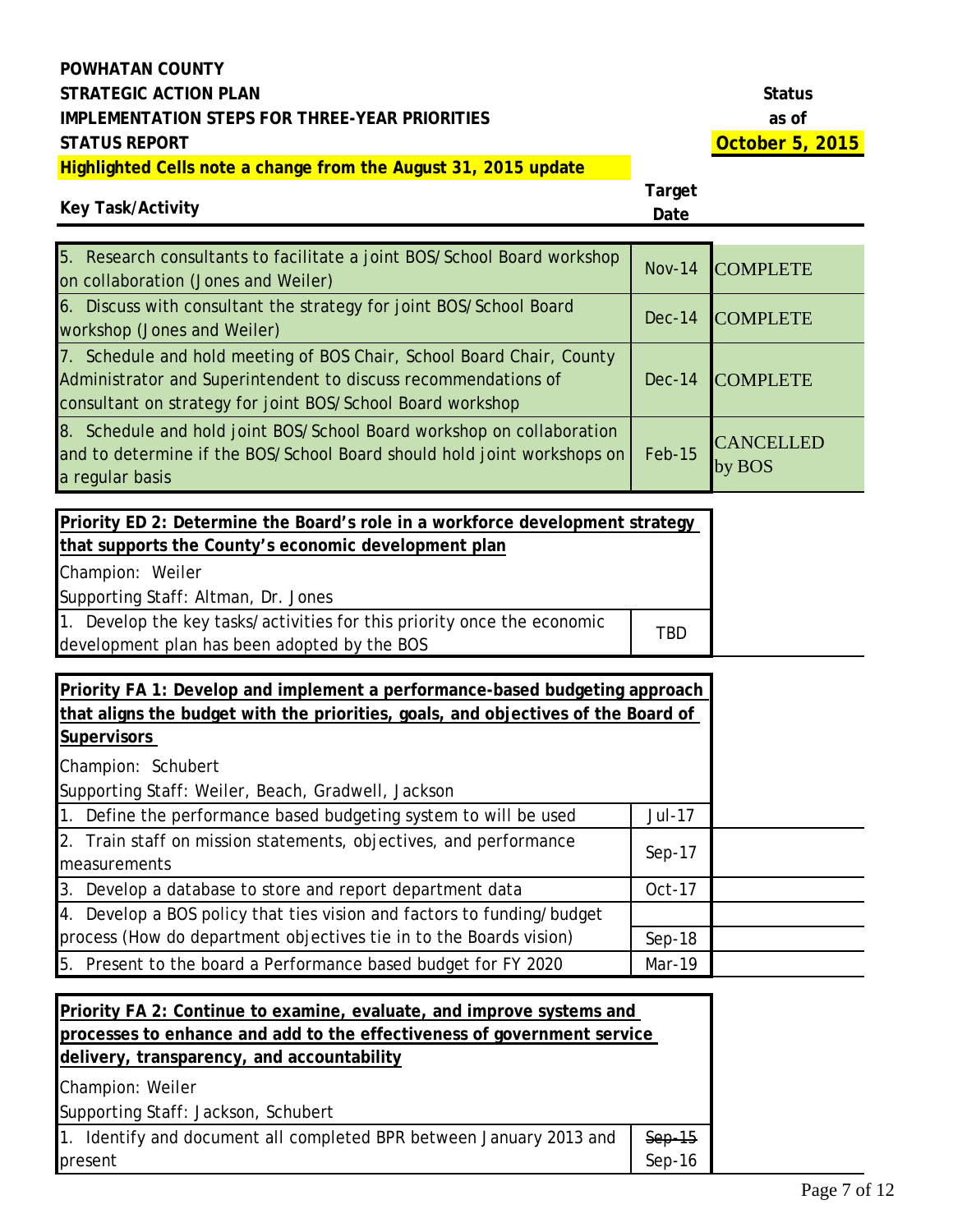# **Key Task/Activity**

| 2. Create an initiative to identify, document, implement and<br>acknowledge system and process improvements - the "Business Process"<br>Reengineering (BPR) Initiative" | $Sep-15$<br>$Sep-16$ |  |
|-------------------------------------------------------------------------------------------------------------------------------------------------------------------------|----------------------|--|
| 3. Write the BPR Initiative process including acknowledgement system                                                                                                    | $Sep-15$<br>$Sep-16$ |  |
| 4. Hold a meeting of key personnel from all departments to explain the<br><b>BPR Initiative</b>                                                                         | Oct-15<br>Oct-16     |  |
| 5. Identify potential BPR, assign champion and team; develop work plan<br>(key tasks, activities, due dates)                                                            | ongoing              |  |
|                                                                                                                                                                         |                      |  |

| Priority FA 3: Review and update the County's financial policies, including   |               |                 |
|-------------------------------------------------------------------------------|---------------|-----------------|
| school funding and capital projects                                           |               |                 |
| Champion: Schubert                                                            |               |                 |
| Supporting Staff: Beach, Gradwell, Weiler, Jackson                            |               |                 |
| 1. Identify and list all the policies                                         | <b>Oct-14</b> | <b>COMPLETE</b> |
| 2. Request best practices from other local jurisdictions                      | Feb-15        | <b>COMPLETE</b> |
| 3. Draft policies                                                             | $May-15$      | <b>COMPLETE</b> |
| 4. Meet with BOS Policy Committee to get their revisions to draft<br>policies | $Jun-15$      | <b>COMPLETE</b> |
| 5. Present policies to BOS in workshop                                        | $Jul-15$      | <b>COMPLETE</b> |
| 6. Present policies to BOS for approval                                       | Aug- $15$     | <b>COMPLETE</b> |

| Priority FA 4: Create an annual prioritized capital improvements plan and<br>other capital maintenance program with consistent viable funding                    |               |                 |
|------------------------------------------------------------------------------------------------------------------------------------------------------------------|---------------|-----------------|
| sources                                                                                                                                                          |               |                 |
| Champion: Schubert                                                                                                                                               |               |                 |
| Supporting Staff: Altman, Weiler, Piper, Melis, Singer                                                                                                           |               |                 |
| 1. Schedule and hold meeting of team to determine the calendar for the<br>FY 2016 Five-Year Capital Improvement Plan and Other Capital Programs<br>(FY 2016 CIP) | Oct-14        | <b>COMPLETE</b> |
| 2. Schedule and hold meeting with School Superintendent to agree to<br>dates for CIP                                                                             | $Dec-14$      | <b>COMPLETE</b> |
| 3. Hold Joint BOS/ PC workshop on the Utilities Master Plan                                                                                                      | $Oct-14$      | <b>COMPLETE</b> |
| 4. Hold Joint BOS / School Board workshop on the Schools Facility Needs<br>Study                                                                                 | <b>Nov-14</b> | <b>COMPLETE</b> |
| 5. Review FY 2015 CIP with Departments and incorporate changes into<br>the FY 2016                                                                               | Jan-15        | <b>COMPLETE</b> |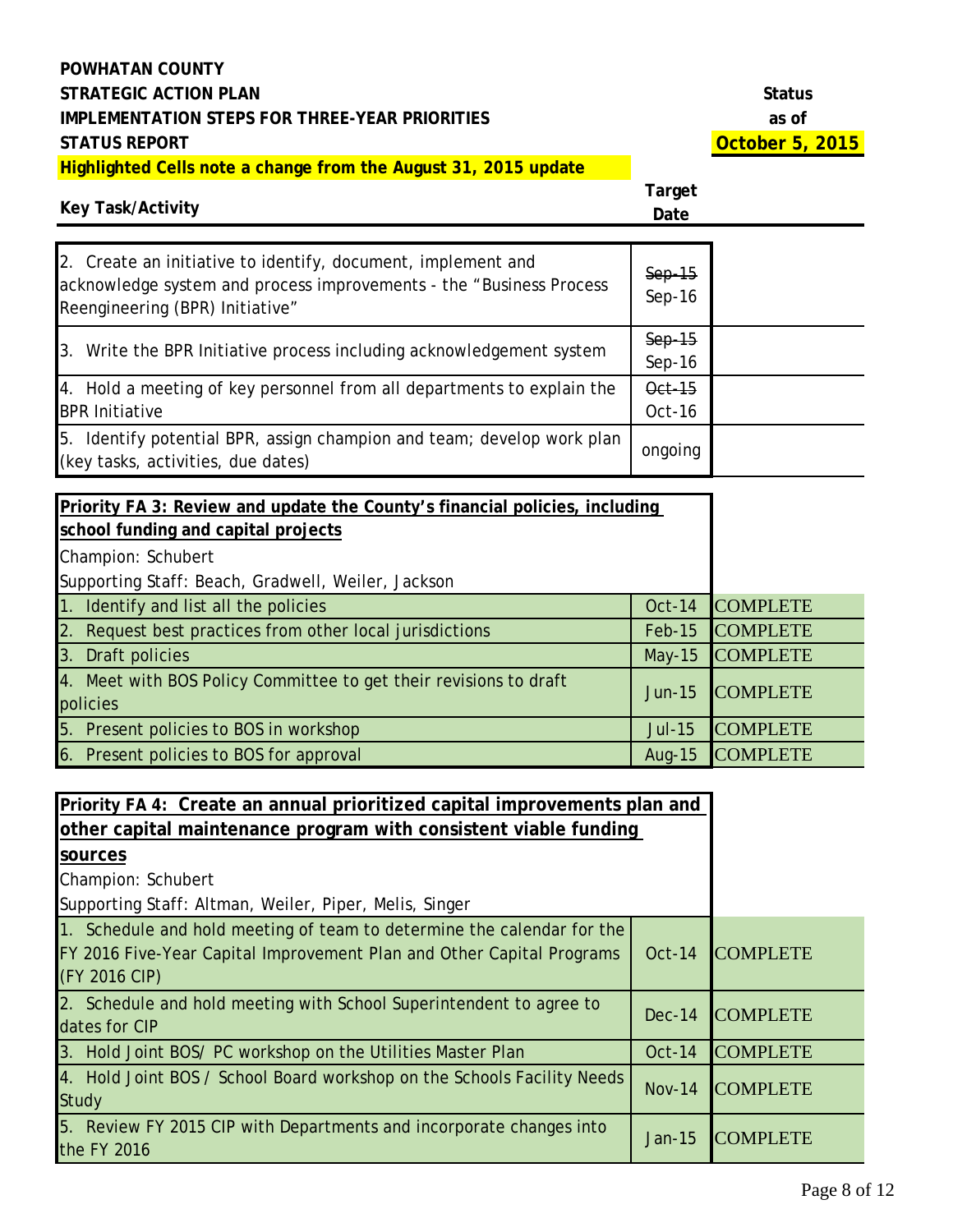### **Key Task/Activity**

| 6. Incorporate Utilities Master Plan and School Board Adopted CIP into<br>the FY 2016 CIP | Jan-15 COMPLETE |
|-------------------------------------------------------------------------------------------|-----------------|
| 7. Present the FY 2016 CIP to the PC                                                      | Feb-15 COMPLETE |
| 8. Present the FY 2016 CIP to the BOS                                                     | Mar-15 COMPLETE |
| 9. Recommend BOS adopt the FY 2016 CIP                                                    | Apr-15 COMPLETE |

| Priority IN 1: Develop and adopt a utilities master plan             |          |                 |
|----------------------------------------------------------------------|----------|-----------------|
| Champion: Rapp                                                       |          |                 |
| Supporting Staff: Melis, Altman                                      |          |                 |
| 1. Hold Joint PC and BOS workshop                                    | Oct-14   | <b>COMPLETE</b> |
| 2. Present Plan to PC for consideration                              | $Jan-15$ | <b>COMPLETE</b> |
| 3. Present revised Water and Sewer Service District boundaries to PC |          | <b>COMPLETE</b> |
| for consideration                                                    | $Jan-15$ | <b>COMPLETE</b> |
| 4. Present Plan to BOS for consideration of adoption                 | $Feb-15$ | <b>COMPLETE</b> |
| 5. Present revised Water and Sewer Service District boundaries to    | $Feb-15$ | <b>COMPLETE</b> |
| Board for adoption                                                   |          |                 |
| 6. Implement plan as growth occurs                                   | Ongoing  | <b>ONGOING</b>  |

| Priority IN 2: Finalize the agreement for the Cobbs Creek Regional Reservoir |             |                |
|------------------------------------------------------------------------------|-------------|----------------|
| Champion: Weiler                                                             |             |                |
| Supporting Staff: Altman, Rapp                                               |             |                |
| 1. Finalize negotiations with Henrico County                                 | $May-15$    | <b>ONGOING</b> |
|                                                                              | $Jun-15$    |                |
| 2. Present agreement to BOS for adoption                                     | Sept - $15$ |                |
| 3. Sign and finalize agreement                                               | $Jun-15$    |                |
|                                                                              | Sept - 15   |                |
|                                                                              | $Jun-15$    |                |
| Implement agreement<br>4.                                                    | Sept -      |                |

| <b>Priority IN 3: Secure funding for water tower to serve County, Department of</b> |  |                   |
|-------------------------------------------------------------------------------------|--|-------------------|
| <b>Corrections, and Goochland County</b>                                            |  |                   |
| Champion: Weiler                                                                    |  |                   |
| Supporting Staff: Rapp, Altman                                                      |  |                   |
| 1. Funding was included in the FY 2015 State Budget                                 |  | Complete COMPLETE |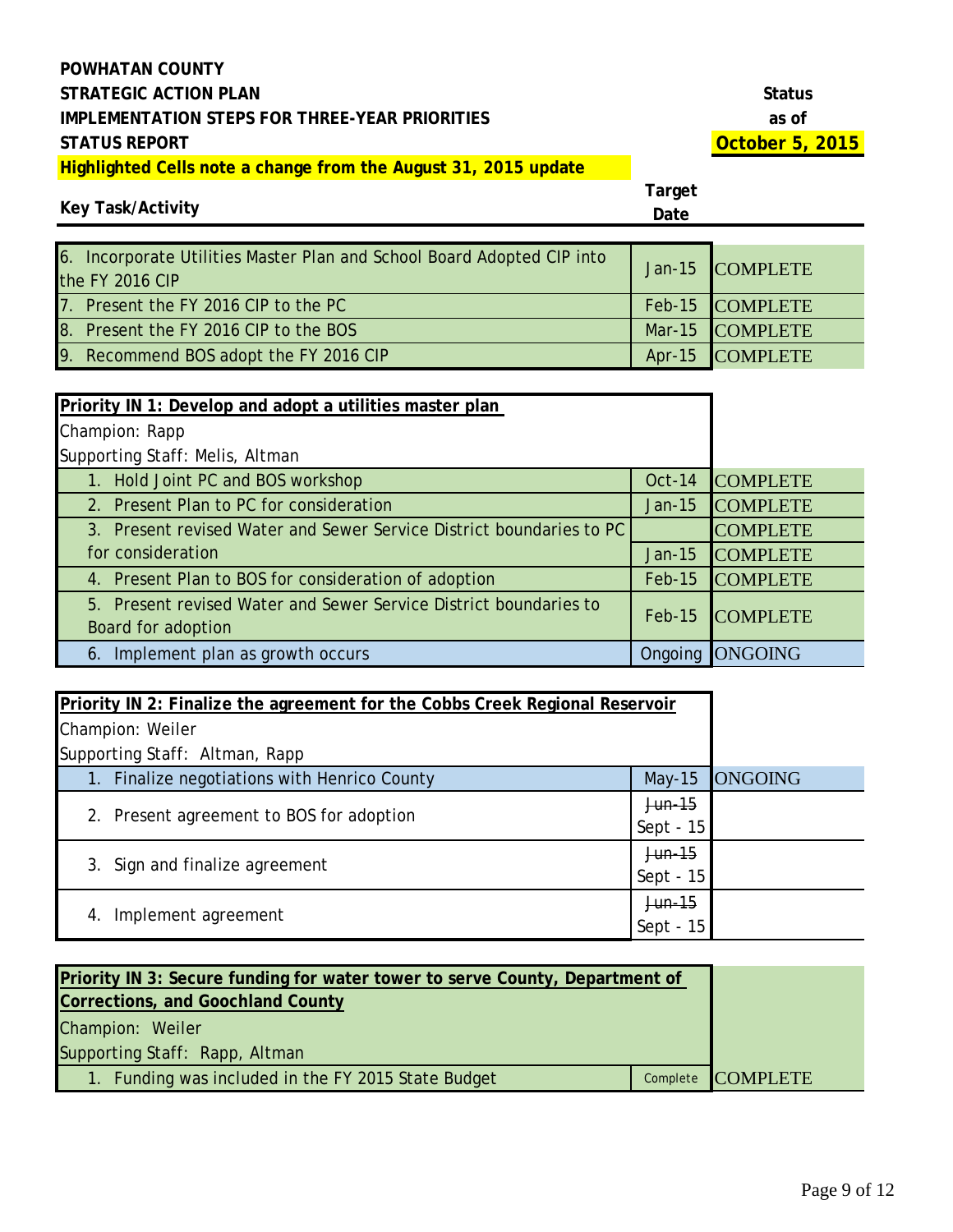# **Key Task/Activity**

| Priority IN 4: Develop a communications infrastructure master plan for the |               |                 |
|----------------------------------------------------------------------------|---------------|-----------------|
| public safety communications system                                        |               |                 |
| Champion: Greene                                                           |               |                 |
| Supporting Staff: Singer, Director of IT, Sheriff                          |               |                 |
| 1. Request BOS approval of funding for plan                                | <b>Oct-14</b> | <b>COMPLETE</b> |
| 2. Develop RFP                                                             | $Feb-15$      | <b>COMPLETE</b> |
| 3. Issue RFP                                                               | <b>Mar-15</b> | <b>ONGOING</b>  |
| 4. Review submitted proposals                                              | $Jun-15$      | <b>COMPLETE</b> |
| 5. Request BOS to authorize County Administrator to execute contract       | <b>Jul-15</b> | <b>COMPLETE</b> |
| 6. Complete plan                                                           | $Dec-15$      |                 |
| 7. Present plan to BOS for approval                                        | Jan-16        |                 |

| Priority IN 5: Develop a transportation master plan                                                                                                          |            |                 |
|--------------------------------------------------------------------------------------------------------------------------------------------------------------|------------|-----------------|
| Champion: Altman                                                                                                                                             |            |                 |
| Supporting Staff: Howland, Dameron, Melis                                                                                                                    |            |                 |
| 1. Conduct workshop with Board on a Route 60 third lane policy                                                                                               | 2014       | <b>COMPLETE</b> |
| 2. Write and present to BOS for approval a Route 60 third lane policy                                                                                        | $Jun-15$   | <b>ONGOING</b>  |
| 3. Complete Route 60 East Special Area Plan funding by the MPO                                                                                               | Jun-16     |                 |
| 4. Complete Route 60 Rural Area Corridor Study being done by MPO<br>staff                                                                                    | $Jun-16$   |                 |
| 5. Conduct workshop with BOS and PC on all the transportation studies<br>to determine BOS expectation and desired outcome of a transportation<br>master plan | $Oct-16$   |                 |
| Develop tasks and activities based on direction of BOS from workshop<br>6.                                                                                   | <b>TBD</b> |                 |

| Priority IN 6: Develop an IT/phone master plan for the County's internal systems                         |          |                 |
|----------------------------------------------------------------------------------------------------------|----------|-----------------|
| Champion: IT Director                                                                                    |          |                 |
| <b>Supporting Staff: Stowers</b>                                                                         |          |                 |
| 1. Request BOS approval of funding for plan                                                              | Oct-14   | <b>COMPLETE</b> |
| 2. Develop and issue RFP                                                                                 | Jun-15   |                 |
| 3. Request BOS to authorize County Administrator to execute contract<br>and budget and appropriate funds | $Oct-15$ |                 |
| 4. Complete plan                                                                                         | Jan-16   |                 |
| 5. Present plan to BOS for approval and funding                                                          | Mar-16   |                 |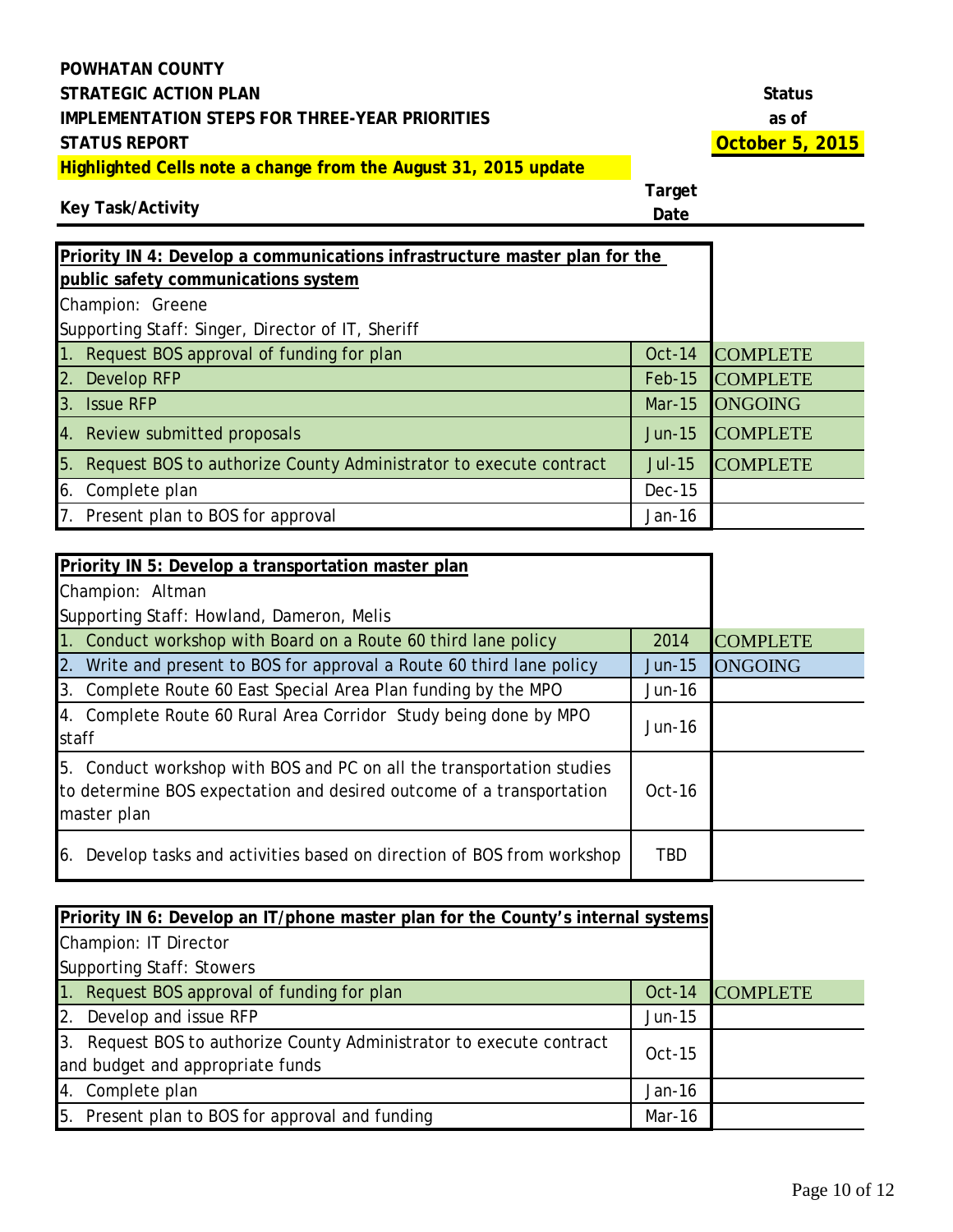# **Key Task/Activity**

| Priority IN 7: Develop a broadband master plan                                                           |                   |  |
|----------------------------------------------------------------------------------------------------------|-------------------|--|
| Champion: IT Director, Randy Buzzard                                                                     |                   |  |
| Supporting Staff: Stowers, Jackson, Weiler, Jones, Durrett                                               |                   |  |
| 1. Request BOS approval of funding for plan                                                              | Mar-15            |  |
| 2. Develop and issue RFP                                                                                 | <del>Jun-15</del> |  |
| 2a. Update 2011 Plan                                                                                     | $Dec-15$          |  |
| 3. Request BOS to authorize County Administrator to execute contract<br>and budget and appropriate funds | Oct 15            |  |
| 3. Present Plan to BOS                                                                                   | $Jan-16$          |  |
| Complete plan Further action TBD based on BOS<br>14.                                                     | Jan-16            |  |
| 5. Present plan to BOS for approval and funding                                                          | Mar-16            |  |

| Priority RC 1: Evaluate and ensure that the County has active participation in                                                                                                                                                                                                                                                |               |  |
|-------------------------------------------------------------------------------------------------------------------------------------------------------------------------------------------------------------------------------------------------------------------------------------------------------------------------------|---------------|--|
| each organization in which the Board determines we must play a valuable role                                                                                                                                                                                                                                                  |               |  |
| Champion: Weiler                                                                                                                                                                                                                                                                                                              |               |  |
| Supporting Staff: Timberlake, Martin, Barton                                                                                                                                                                                                                                                                                  |               |  |
| 1. Create a form that includes name of organization, contact, benefits,<br>and budget amount.                                                                                                                                                                                                                                 | <b>Nov-15</b> |  |
| 2. Ask staff in all departments for information regarding the<br>organizations in which they currently actively participate and<br>collaborate. County Administrator will include Board and County<br>Administrator activity and partnerships. Describe what value being a<br>member of the organization brings to the County | <b>Dec-15</b> |  |
| 3. Compile the data provided by the Departments                                                                                                                                                                                                                                                                               | Jan-16        |  |
| 4. Describe what value being a member of the organization brings to the<br>County                                                                                                                                                                                                                                             | <b>Dec-15</b> |  |
| 5.                                                                                                                                                                                                                                                                                                                            |               |  |
| 6. Research and identify other opportunities for collaborations                                                                                                                                                                                                                                                               | Jan-16        |  |
| 7. Evaluate new collaborations for the potential benefit to the county's<br>projects                                                                                                                                                                                                                                          | Mar-16        |  |
| 8. Present to the BOS list and benefits of partnerships and organizations                                                                                                                                                                                                                                                     | May-16        |  |
| 9. Evaluate existing participation and benefits annually with<br>recommendations for funding in the budget                                                                                                                                                                                                                    | Annually      |  |